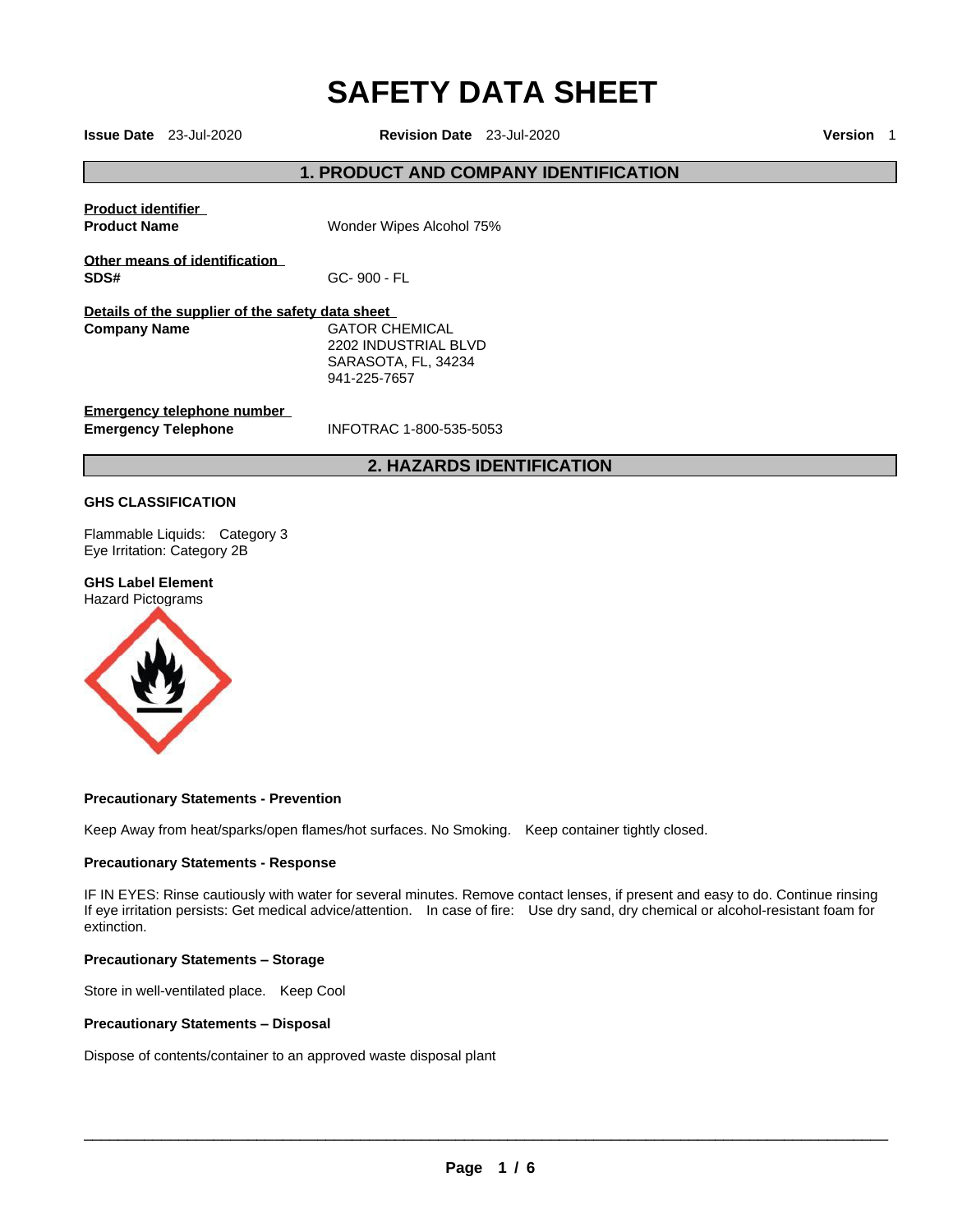## **3. COMPOSITION/INFORMATION ON INGREDIENTS**

\_\_\_\_\_\_\_\_\_\_\_\_\_\_\_\_\_\_\_\_\_\_\_\_\_\_\_\_\_\_\_\_\_\_\_\_\_\_\_\_\_\_\_\_\_\_\_\_\_\_\_\_\_\_\_\_\_\_\_\_\_\_\_\_\_\_\_\_\_\_\_\_\_\_\_\_\_\_\_\_\_\_\_\_\_\_\_\_\_\_\_\_\_

| <b>Chemical Name</b> | <b>CAS No.</b> | <b>Concentration %</b> | <b>Trade Secret</b> |
|----------------------|----------------|------------------------|---------------------|
| Ethanol              | 64-17-5        | 75-78                  |                     |
| Glvcerin             | 56-81-5        | <br>,                  |                     |

|                           | <b>4. FIRST AID MEASURES</b>                                                                                                                                |
|---------------------------|-------------------------------------------------------------------------------------------------------------------------------------------------------------|
| <b>First aid measures</b> |                                                                                                                                                             |
| <b>Skin Contact</b>       | If irritation persists, wash skin with water.                                                                                                               |
| Eye contact               | Rinse thoroughly with plenty of water for at least 15 minutes, lifting lower and upper eyelids.<br>If irritation persists seek medical advice or attention. |
| <b>Inhalation</b>         | Remove to fresh air. Get medical attention if symptoms occur.                                                                                               |
| Ingestion                 | Consult a physician or poison control center immediately.<br>Do not induce vomiting, never<br>give anything by mouth to an unconscious person.              |
| Note to physicians        | Treat symptomatically.                                                                                                                                      |

### **5. FIRE-FIGHTING MEASURES**

#### **Suitable extinguishing media**

Use extinguishing measures that are appropriate to local circumstances and the surrounding environment.

## **Unsuitable extinguishing media**

#### High Volume water jet **Specific hazards arising from the chemical**

Fire Hazard. Keep away from heat sources of ignition. Flash back possible over considerable distance. Beware of vapors accumulating to form explosive concentrations. Vapors can accumulate in low areas.

#### **Hazardous combustions products**

Carbon Oxides

#### **Special Protective equipment for fire fighters**

Use personal protective equipment

## **Specific Extinguishing methods**

Use water spray to cool unopened containers. Fires residues and contaminated fire extinguishing water must be disposed of in accordance with local regulations. In the event of fire and/or explosion, do not breathe fumes.

### **6. ACCIDENTAL RELEASE MEASURES**

#### **Personal precautions**

Remove all sources of ignition. Ensure clean-up is conducted by trained personnel only. Refer to protective measures in Section 7 and 8.

#### **Environmental precautions**

Do not allow contact with soil, surface or ground water.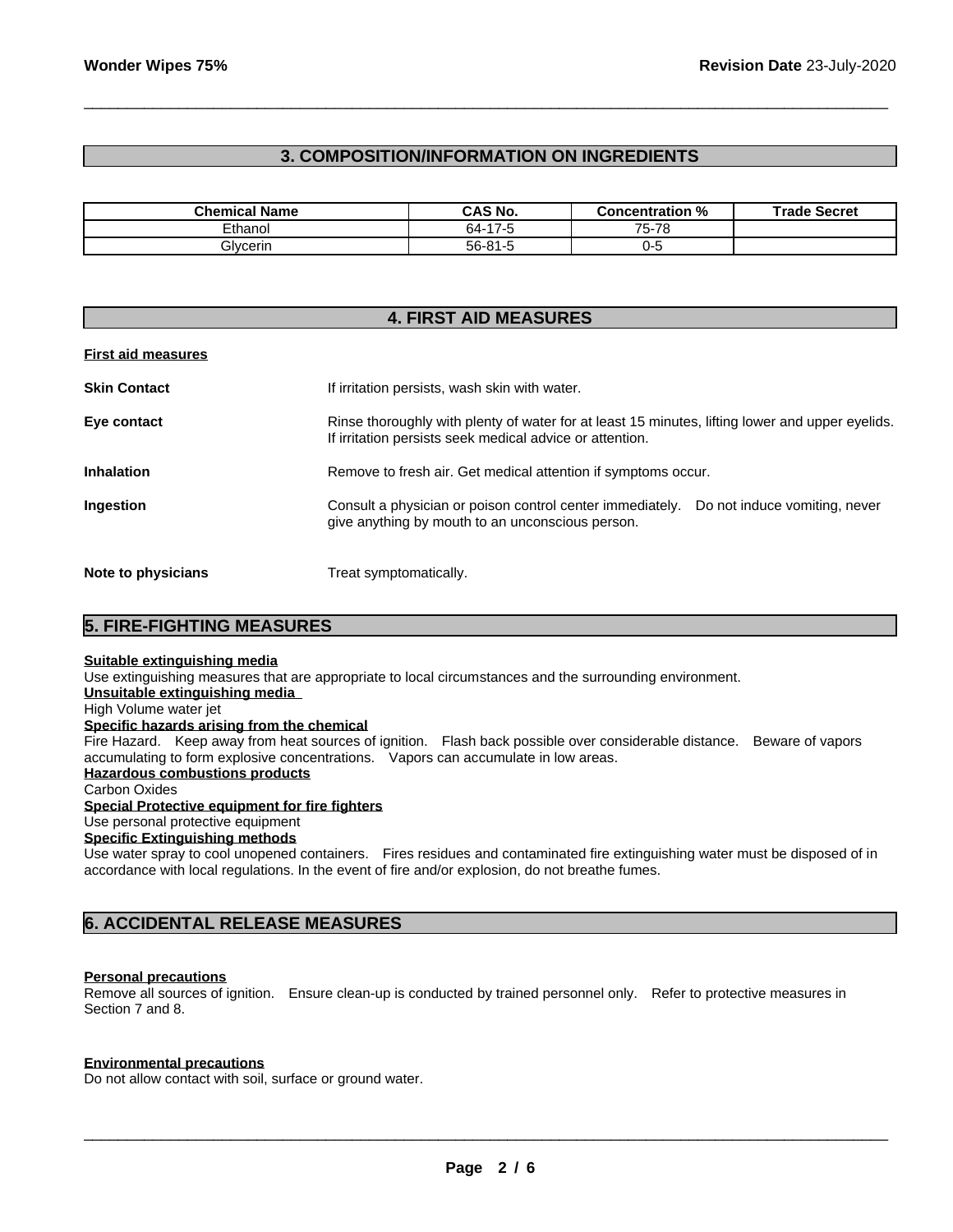#### **Methods and material for containment and cleaning up**

Eliminate all ignition sources if safe to do so. Stop leak if safe to do so. Contain spillage, and then collect with non-combustible absorbent material (e.g., sand earth, diatomaceous earth, vermiculite) and place in container for disposal according to local, state, and federal regulations (See Section 13). Flush away traces with water. For large spills, dike spilled material or otherwise contain material to ensure runoff does not reach a waterway

\_\_\_\_\_\_\_\_\_\_\_\_\_\_\_\_\_\_\_\_\_\_\_\_\_\_\_\_\_\_\_\_\_\_\_\_\_\_\_\_\_\_\_\_\_\_\_\_\_\_\_\_\_\_\_\_\_\_\_\_\_\_\_\_\_\_\_\_\_\_\_\_\_\_\_\_\_\_\_\_\_\_\_\_\_\_\_\_\_\_\_\_\_

### **7. HANDLING AND STORAGE**

#### **Precautions for safe handling**

Avoid contact with eyes. Take necessary action to avoid static electricity discharge (which might cause ignition of organic vapors). Keep away from fire, sparks and heated surfaces. Wash hands thoroughly after handling. Use only with adequate ventilation.

#### **Storage Conditions**

Keep containers tightly closed in a dry, cool and well-ventilated place. Keep away from sources of ignition. Keep out of reach of children. Temperature 0-45 degrees C

**Incompatible materials** 

None known based on information supplied.

## **8. EXPOSURE CONTROLS/PERSONAL PROTECTION**

| Ingredients with<br>workplace control<br>parameters.<br>Ingredients<br><b>ETHANOL</b><br><b>ETHANOL</b> | CAS-No.<br>64-17-5<br>64-17-5 |   | Form of exposure<br>TWA<br>TWA | <b>Permissible</b><br><b>Concentration</b><br>1000 ppm<br>1900 mg/m3 |                                                                                     | <b>Basis</b><br><b>ACGIH STEL</b><br><b>OSHA PEL</b>                |
|---------------------------------------------------------------------------------------------------------|-------------------------------|---|--------------------------------|----------------------------------------------------------------------|-------------------------------------------------------------------------------------|---------------------------------------------------------------------|
| Engineering measures                                                                                    |                               |   |                                |                                                                      | exposure to airborne<br>contamination.                                              | Good general ventilation should<br>be sufficient to control workers |
| Personal protection<br>Eyes                                                                             |                               |   |                                |                                                                      |                                                                                     | Eye protection should be used                                       |
| Hands                                                                                                   |                               |   |                                |                                                                      | when splashing may occur.<br>No protective equipment is<br>needed under normal use. |                                                                     |
| <b>Skin</b>                                                                                             |                               |   |                                |                                                                      | No protective equipment is<br>needed under normal use.                              |                                                                     |
| Respiratory                                                                                             |                               | ٠ |                                |                                                                      | No protective equipment is<br>needed under normal use.                              |                                                                     |

## **9. PHYSICAL AND CHEMICAL PROPERTIES**

Odor: Alcoholic odor Vapor pressure: N/A Odor Threshold: No data available Vapor density: N/A ph: 6.25 typical Relative density: No data available. Melting point/freezing point: N/A Solubility (ies): No data available.

Appearance: Clear liquid w wipes Upper/Lower flammability limits: NA

Initial boiling and boiling range: N/A Partition coefficient: n-octanol/water: No data available.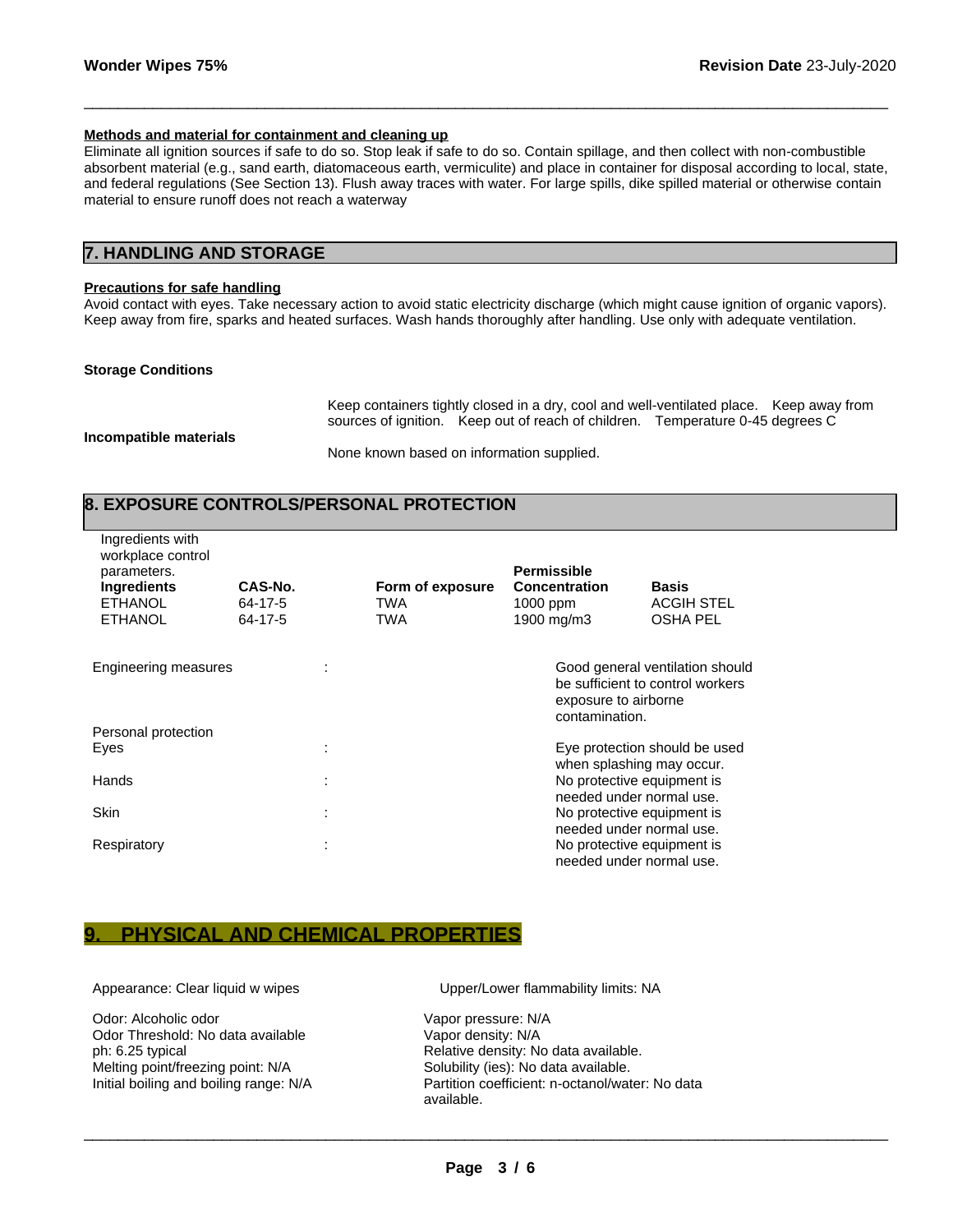Flash point: 77 F; 25 C Auto ignition temperature: N/A Evaporation rate: <1 Decomposition temperature: No data available.<br>Flammability (solid, gas): No data available Viscosity: N/A Flammability (solid, gas): No data available

### **10. STABILITY AND REACTIVITY**

Possibility of hazardous reactions

Incompatible materials : Hazardous decomposition products

Stability **Stability 1989** : The product is stable under normal conditions. : No dangerous reaction is known under conditions of normal use. Conditions to avoid in the set of the set of the Heat, flames, and sparks.<br>
Incompatible materials in the set of the set of the None known. : Carbon oxides

\_\_\_\_\_\_\_\_\_\_\_\_\_\_\_\_\_\_\_\_\_\_\_\_\_\_\_\_\_\_\_\_\_\_\_\_\_\_\_\_\_\_\_\_\_\_\_\_\_\_\_\_\_\_\_\_\_\_\_\_\_\_\_\_\_\_\_\_\_\_\_\_\_\_\_\_\_\_\_\_\_\_\_\_\_\_\_\_\_\_\_\_\_

## **11. TOXICOLOGICAL INFORMATION**

| <b>Toxicity</b>                      |                                               |                                                                                                                                                           |
|--------------------------------------|-----------------------------------------------|-----------------------------------------------------------------------------------------------------------------------------------------------------------|
| Acute oral toxicity                  | Acute toxicity<br>estimate: $>5,000$<br>mg/kg |                                                                                                                                                           |
| Acute inhalation<br>toxicity         | No data available                             |                                                                                                                                                           |
| Acute dermal toxicity                | Acute toxicity<br>estimate: $>5,000$<br>mg/kg |                                                                                                                                                           |
| Skin<br>corrosion/irritation         | No data available                             |                                                                                                                                                           |
| Serious eye<br>damage/eye irritation | Mild eye irritation.                          |                                                                                                                                                           |
| Respiratory or skin<br>sensitization | No data available.                            |                                                                                                                                                           |
| Carcinogenicity<br><b>IARC</b>       |                                               | No component of this product                                                                                                                              |
|                                      |                                               | present at levels greater than or<br>equal to 0.1% is identified as a<br>probable, possible or confirmed<br>human carcinogen by IARC.                     |
| <b>OSHA</b>                          |                                               | No ingredient of this product<br>presents at levels greater than or<br>equal to 0.1% is identified as a<br>carcinogen or potential carcinogen<br>by OSHA. |
| <b>NTP</b>                           |                                               | No ingredient of this product<br>present at levels greater than or<br>equal to 0.1% is identified as a<br>known or anticipated carcinogen by<br>NTP.      |
|                                      |                                               |                                                                                                                                                           |

## **12. ECOLOGICAL INFORMATION**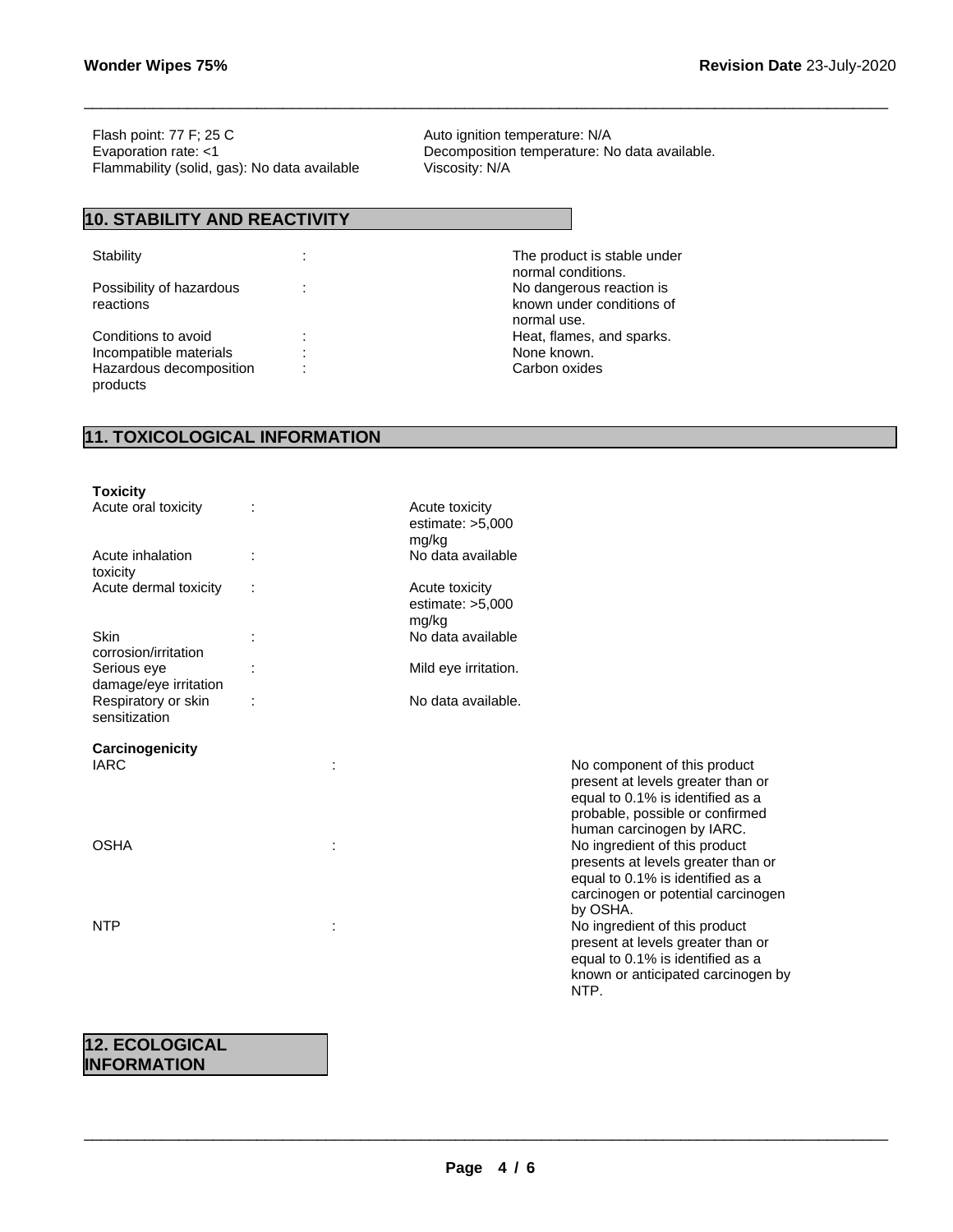| <b>Ecological Tests</b> | Data is not available.                                                                                                                                                                                                                                                   |
|-------------------------|--------------------------------------------------------------------------------------------------------------------------------------------------------------------------------------------------------------------------------------------------------------------------|
| Environmental Impact    | The product ingredients are<br>expected to be safe for the<br>environment at the concentrations<br>predicted under normal use and<br>accidental spill scenarios.<br>Packaging components are<br>compatible with the conventional<br>solid waste management<br>practices. |

\_\_\_\_\_\_\_\_\_\_\_\_\_\_\_\_\_\_\_\_\_\_\_\_\_\_\_\_\_\_\_\_\_\_\_\_\_\_\_\_\_\_\_\_\_\_\_\_\_\_\_\_\_\_\_\_\_\_\_\_\_\_\_\_\_\_\_\_\_\_\_\_\_\_\_\_\_\_\_\_\_\_\_\_\_\_\_\_\_\_\_\_\_

## **13. DISPOSAL CONSIDERATIONS**

| Disposal methods                                        | The product should not be allowed<br>to enter drains, water courses or<br>the soil. When possible recycling is<br>preferred to disposal or<br>incineration. If recycling is not<br>practicable, dispose of in<br>compliance with local regulations.<br>Dispose of wastes in an approved |
|---------------------------------------------------------|-----------------------------------------------------------------------------------------------------------------------------------------------------------------------------------------------------------------------------------------------------------------------------------------|
| Disposal considerations                                 | waste disposal facility.<br>Dispose of as unused product.<br>Empty containers should be taken<br>to an approved waste handling site<br>for recycling or disposal. Do not<br>reuse empty containers.                                                                                     |
| <b>RCRA</b> – Resource Conservation<br>and Recovery Act | D001 (Ignitable)                                                                                                                                                                                                                                                                        |

# **14. TRANSPORT INFORMATION**

The basic description below is specific to the container size. This information is provided for at a glance DOT information. Please refer to the container and/or shipping papers for the appropriate shipping description before tendering this material for shipment. For additional information, please contact the distributor listed in section 1 of this SDS.

| <b>Shipment</b> | <b>Identification</b><br><b>Number</b> | <b>Proper Shipping</b><br><b>Name</b> | <b>Hazardous</b><br><b>Classification</b> | <b>Packaging Group</b> |
|-----------------|----------------------------------------|---------------------------------------|-------------------------------------------|------------------------|
| US DOT          | Un1170                                 | <b>Ethanol Solution</b>               | 3                                         | Ш                      |
| IATA (Air)      | <b>ID8000</b>                          | <b>CONSUMER</b><br><b>COMMODITY</b>   | 9                                         | N/A                    |
| IMDG (Vessel)   | Un1170                                 | <b>ETHANOL</b><br><b>SOLUTION</b>     | 3                                         | III. LTD QTY           |

## **15. REGULATORY INFORMATION**

### **U.S. Federal regulations**